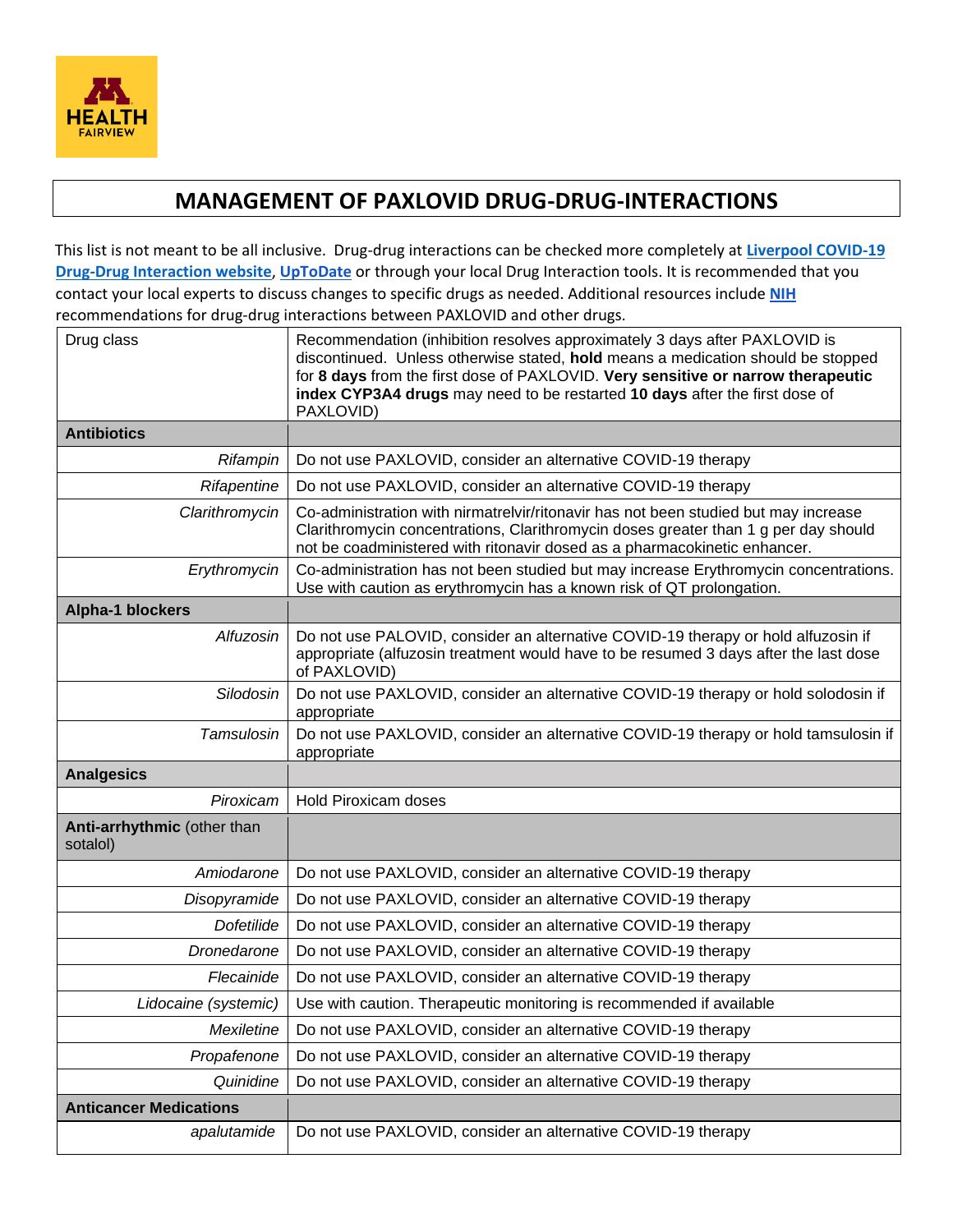| Abemaciclib            | Do not use PAXLOVID, consider an alternative COVID-19 therapy                                                                                                                                                                            |
|------------------------|------------------------------------------------------------------------------------------------------------------------------------------------------------------------------------------------------------------------------------------|
| Ceritinib              | Do not use PAXLOVID, consider an alternative COVID-19 therapy. If necessary to<br>use consult with pharmacist about dose reduction.                                                                                                      |
| Dasatinib              | Do not use PAXLOVID, consider an alternative COVID-19 therapy                                                                                                                                                                            |
| Encorafenib            | Do not use PAXLOVID, consider an alternative COVID-19 therapy. If necessary to                                                                                                                                                           |
|                        | use consult with pharmacist about dose reduction.                                                                                                                                                                                        |
| Ibrutinib              | Do not use PAXLOVID, consider an alternative COVID-19 therapy                                                                                                                                                                            |
| Ivosidenib             | Do not use PAXLOVID, consider an alternative COVID-19 therapy                                                                                                                                                                            |
| Neratinib              | Do not use PAXLOVID, consider an alternative COVID-19 therapy                                                                                                                                                                            |
| Venetoclax             | Do not use PAXLOVID, consider an alternative COVID-19 therapy                                                                                                                                                                            |
| Vinblastine            | Consult with oncologist or pharmacist. Would need assessment prior to resuming<br>therapy.                                                                                                                                               |
| vincristine            | Consult with oncologist or pharmacist. Would need assessment prior to resuming<br>therapy.                                                                                                                                               |
| <b>Anticoagulants</b>  |                                                                                                                                                                                                                                          |
| Apixaban               | 2.5 mg BID dose may be considered. Potential risk of increased bleeding, decision to<br>continue Apixaban should be based on a risk benefit discussion.                                                                                  |
| Dabigatran             | Potential risk of increased bleeding, decision to continue Dabigatran should be made<br>based on a risk benefit discussion.<br>If Dabigatran is continued, take together with PAXLOVID.                                                  |
| Edoxaban               | Reduced edoxaban dose to 30 mg daily may be considered. Potential risk of increased<br>bleeding, decision to continue Edoxaban should be based on a risk benefit discussion.                                                             |
| Rivaroxaban            | Do not use PAXLOVID, consider an alternative COVID-19 therapy                                                                                                                                                                            |
| Warfarin               | Carefully monitor INR. Increased risk of both super and supratherapeutic INR on usual<br>dose.                                                                                                                                           |
| <b>Anti-epileptics</b> |                                                                                                                                                                                                                                          |
| Carbamazepine          | Do not use PAXLOVID, consider an alternative COVID-19 therapy                                                                                                                                                                            |
| Phenobarbital          | Do not use PAXLOVID, consider an alternative COVID-19 therapy                                                                                                                                                                            |
| Phenytoin              | Do not use PAXLOVID, consider an alternative COVID-19 therapy                                                                                                                                                                            |
| Primidone              | Do not use PAXLOVID, consider an alternative COVID-19 therapy                                                                                                                                                                            |
| <b>Antifungals</b>     |                                                                                                                                                                                                                                          |
| Itraconazole           | Use caution due to potential for increased itraconazole concentrations. Do not use high<br>doses of itraconazole (>200 mg/day). Monitor for gastrointestinal and hepatic adverse<br>effects.                                             |
| Ketoconazole           | Use caution and consider dose decrease of ketoconazole due to potential for<br>increased ketoconazole concentrations. Do not use high doses of ketoconazole (>200<br>mg/day). Monitor for gastrointestinal and hepatic adverse reactions |
| Voriconazole           | Do not use PAXLOVID, consider an alternative COVID-19 therapy                                                                                                                                                                            |
| Isavuconazonium        | Do not use PAXLOVID, consider an alternative COVID-19 therapy                                                                                                                                                                            |

*The recommendations in this guide are meant to serve as treatment guidelines for use at M Health Fairview facilities. The authors of these guidelines have made all attempts to ensure the accuracy based on current information.*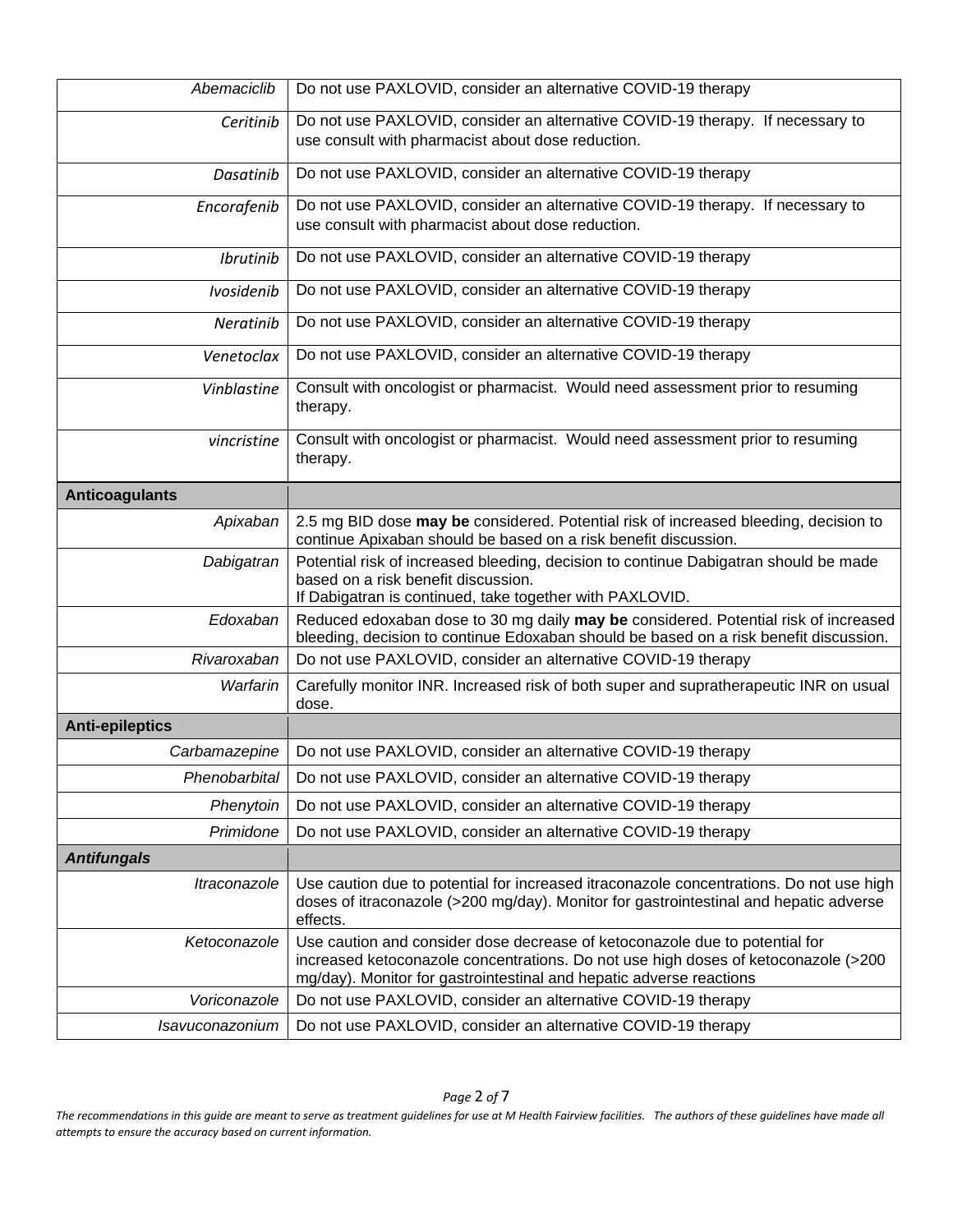| <b>Antipsychotics</b>  |                                                                                                                                                                                      |
|------------------------|--------------------------------------------------------------------------------------------------------------------------------------------------------------------------------------|
| Aripiprazole           | Co-administration has not been studied. PAXLOVID could potentially increase<br>aripiprazole concentrations. Monitor adverse effects and decrease aripiprazole dosage<br>if needed.   |
| Brexpiprazole          | Consider therapy modification, could reduce brexpiprazole dose by 50%, monitor for<br>adverse effects                                                                                |
| Clozapine              | Do not use PAXLOVID, consider an alternative COVID-19 therapy                                                                                                                        |
| Lumateperone           | Do not use PAXLOVID, consider an alternative COVID-19 therapy                                                                                                                        |
| Lurasidone             | Do not use PAXLOVID, consider an alternative COVID-19 therapy                                                                                                                        |
| Pimavanserin           | Consider therapy modification, could reduce pimavanserin dose to 10mg daily                                                                                                          |
| Pimozide               | Do not use PAXLOVID, consider an alternative COVID-19 therapy                                                                                                                        |
| Quetiapine             | Co-administration has not been studied but not recommended. If co-administration is<br>necessary, reduce quetiapine dose and monitor for quetiapine-associated adverse<br>reactions. |
| <b>Antiretrovirals</b> |                                                                                                                                                                                      |
| <b>HIV</b> medications | No dose adjustments necessary (even if on ritonavir/cobicistat-boosted regimen) -<br>monitor for protease inhibitor adverse effects - see IDSA/ HIVMA brief                          |
| <b>Benzodiazepines</b> |                                                                                                                                                                                      |
| Alprazolam             | Reduce alprazolam dose by 50%, hold Alprazolam doses, or consider changing to<br>lorazepam temporarily                                                                               |
| Clonazepam             | Do not use PAXLOVID. Consider changing to lorazepam temporarily or hold<br>Clonazepam doses.                                                                                         |
| Diazepam               | Do not use PAXLOVID. Consider changing to lorazepam temporarily or hold<br>Diazepam doses.                                                                                           |
| Lorazepam              | Use a typical recommended dose or equivalent dose if switching from another<br>benzodiazepine temporarily.                                                                           |
| Midazolam (oral)       | Do not use with PAXLOVID. Consider changing to lorazepam temporarily or hold<br>Midazolam doses.                                                                                     |
| Triazolam              | Do not use with PAXLOVID. Consider changing to lorazepam temporarily or hold<br>Triazolam doses.                                                                                     |

| <b>Calcineurin inhibitors</b>   |                                                                                                                                                                                                                                                                             |
|---------------------------------|-----------------------------------------------------------------------------------------------------------------------------------------------------------------------------------------------------------------------------------------------------------------------------|
| Cyclosporine                    | Preferentially administer sotrovimab.<br>Patients within 3 months of transplant should not receive Paxlovid.<br>If outside of that 3-month window, and Paxlovid is started, refer back to transplant<br>provider or pharmacist for monitoring and possible dose adjustment. |
| Tacrolimus                      | Preferentially administer sotrovimab.<br>Patients within 3 months of transplant should not receive Paxlovid.<br>If outside of that 3-month window, and Paxlovid is started, refer back to transplant<br>provider or pharmacist for monitoring and possible dose adjustment. |
| <b>Calcium Channel Blockers</b> |                                                                                                                                                                                                                                                                             |
| Amlodipine                      | Use with caution, monitoring is recommended, could consider a dose decrease                                                                                                                                                                                                 |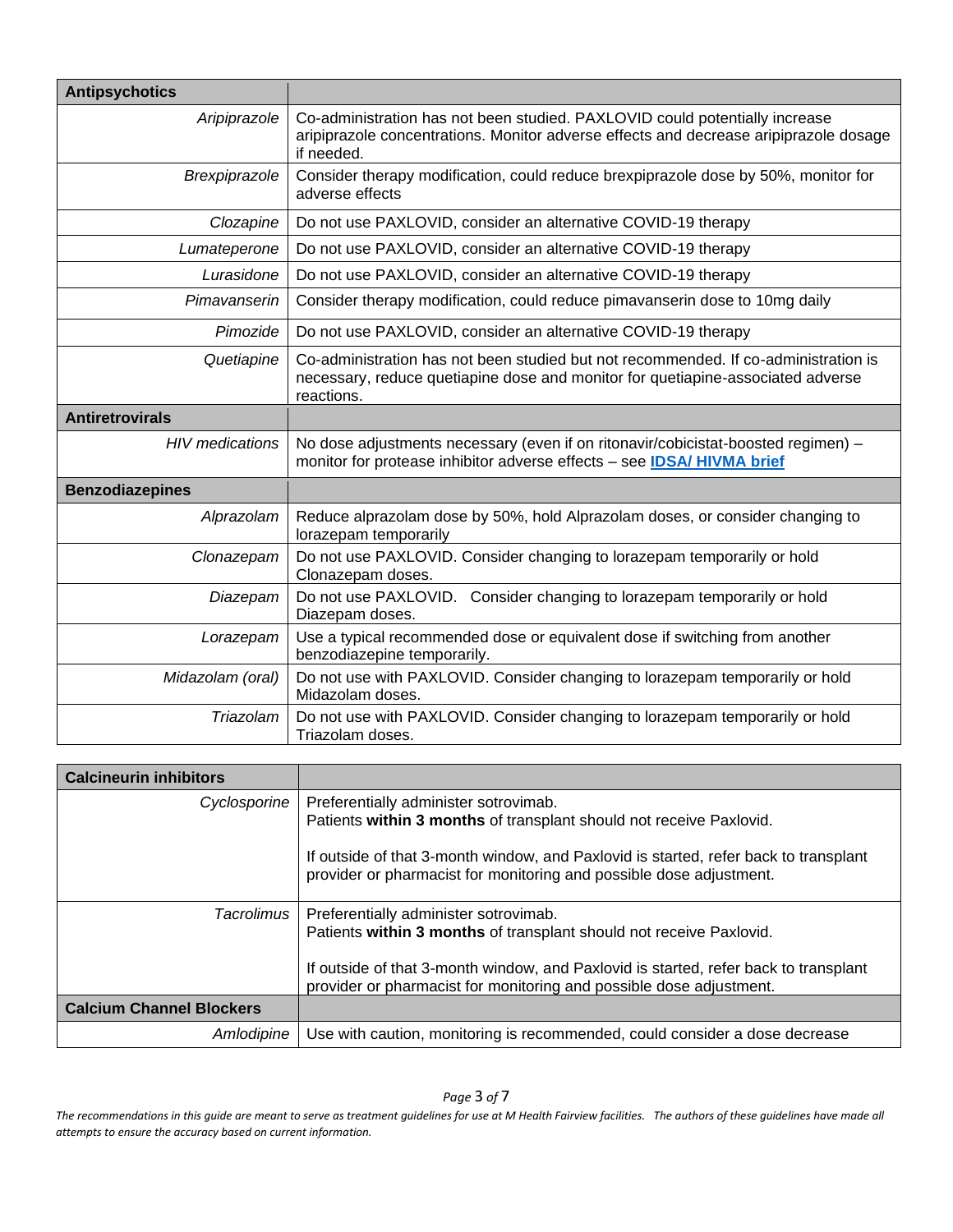| <b>Diltiazem</b>                                              | Use with caution, monitoring is recommended, could consider a dose decrease                                                                                                                                                                                                        |
|---------------------------------------------------------------|------------------------------------------------------------------------------------------------------------------------------------------------------------------------------------------------------------------------------------------------------------------------------------|
| Felodipine                                                    | Use with caution, monitoring is recommended, could consider a dose decrease                                                                                                                                                                                                        |
| Nicardipine                                                   | Use with caution, monitoring is recommended, could consider a dose decrease                                                                                                                                                                                                        |
| Nifedipine                                                    | Use with caution, monitoring is recommended, could consider a dose decrease                                                                                                                                                                                                        |
| Verapamil                                                     | Use with caution, monitoring is recommended, could consider a dose decrease                                                                                                                                                                                                        |
| <b>Cystic Fibrosis (CF)TR</b><br><b>Modulators</b>            |                                                                                                                                                                                                                                                                                    |
| Elexacaftor/tezacaftor/ivacaftor<br>(Trikafta)                | Day $1 - 2$ orange tablets in morning only<br>Days 2-4 - No Trikafta<br>Day 5 (last day of PAXLOVID) - 2 orange tablets in morning only<br>Days 6 - 8 - No Trikafta<br>Day 9 - resume normal Trikafta dosing<br>Contact Cystic Fibrosis (CF) team for case by case management      |
| Ivacaftor (Kalydeco)                                          | Day 1-1 tablet in the morning only<br>Days $2 - 4$ - No ivacaftor<br>Day 5(last day of PAXLOVID) - 1 tablet in the morning only<br>Days $6 - 8 -$ No ivacaftor<br>Day 9 - resume normal ivacaftor dosing<br>Contact Cystic Fibrosis (CF) team for case by case management          |
| Tezacaftor/ivacaftor (Symdeko)                                | Day $1 - 1$ yellow tablet in the morning only<br>Days 2 - 4 - No Symdeko<br>Day 5 (last day of PAXLOVID) - 1 yellow tablet in the morning only<br>Days 6 - 8 - No Symdeko<br>Day 9 - resume normal Symdeko dosing<br>Contact Cystic Fibrosis (CF) team for case by case management |
| Lumecaftor/ivacaftor (Orkambi)                                | Do not use PAXLOVID, consider alternative COVID-19 therapy. Contact Cystic<br>Fibrosis (CF) team for case by case management                                                                                                                                                       |
| <b>CGRP Antagonist</b>                                        |                                                                                                                                                                                                                                                                                    |
| Ubrogepant                                                    | Do not use PAXLOVID, consider alternative COVID-19 treatment                                                                                                                                                                                                                       |
| Rimagepant                                                    | Do not use PAXLOVID, consider alternative COVID-19 treatment                                                                                                                                                                                                                       |
| <b>Chemotherapy (oral or</b><br>parenteral or small molecule) | Contact oncology pharmacist team                                                                                                                                                                                                                                                   |
| <b>Ergot alkaloids</b>                                        |                                                                                                                                                                                                                                                                                    |
| Dihydroergotamine                                             | Do not use PAXLOVID, consider an alternative COVID-19 treatment                                                                                                                                                                                                                    |
| Ergoloid mesylates                                            | Do not use PAXLOVID, consider an alternative COVID-19 treatment                                                                                                                                                                                                                    |
| Ergonovine                                                    | Do not use PAXLOVID, consider an alternative COVID-19 treatment                                                                                                                                                                                                                    |
| Ergotamine                                                    | Do not use PAXLOVID, consider an alternative COVID-19 treatment                                                                                                                                                                                                                    |
| Methylergonovine                                              | Do not use PAXLOVID, consider an alternative COVID-19 treatment                                                                                                                                                                                                                    |

| <b>Corticosteroids</b> |                                                                                                                                                                               |
|------------------------|-------------------------------------------------------------------------------------------------------------------------------------------------------------------------------|
|                        | Beclomethasone   No specific action needed; monitor for adverse events                                                                                                        |
|                        | Betamethasone   Increased risk for Cushing's syndrome and adrenal suppression. Alternative<br>corticosteroids including beclomethasone and prednisolone should be considered. |

*Page* 4 *of* 7

*The recommendations in this guide are meant to serve as treatment guidelines for use at M Health Fairview facilities. The authors of these guidelines have made all attempts to ensure the accuracy based on current information.*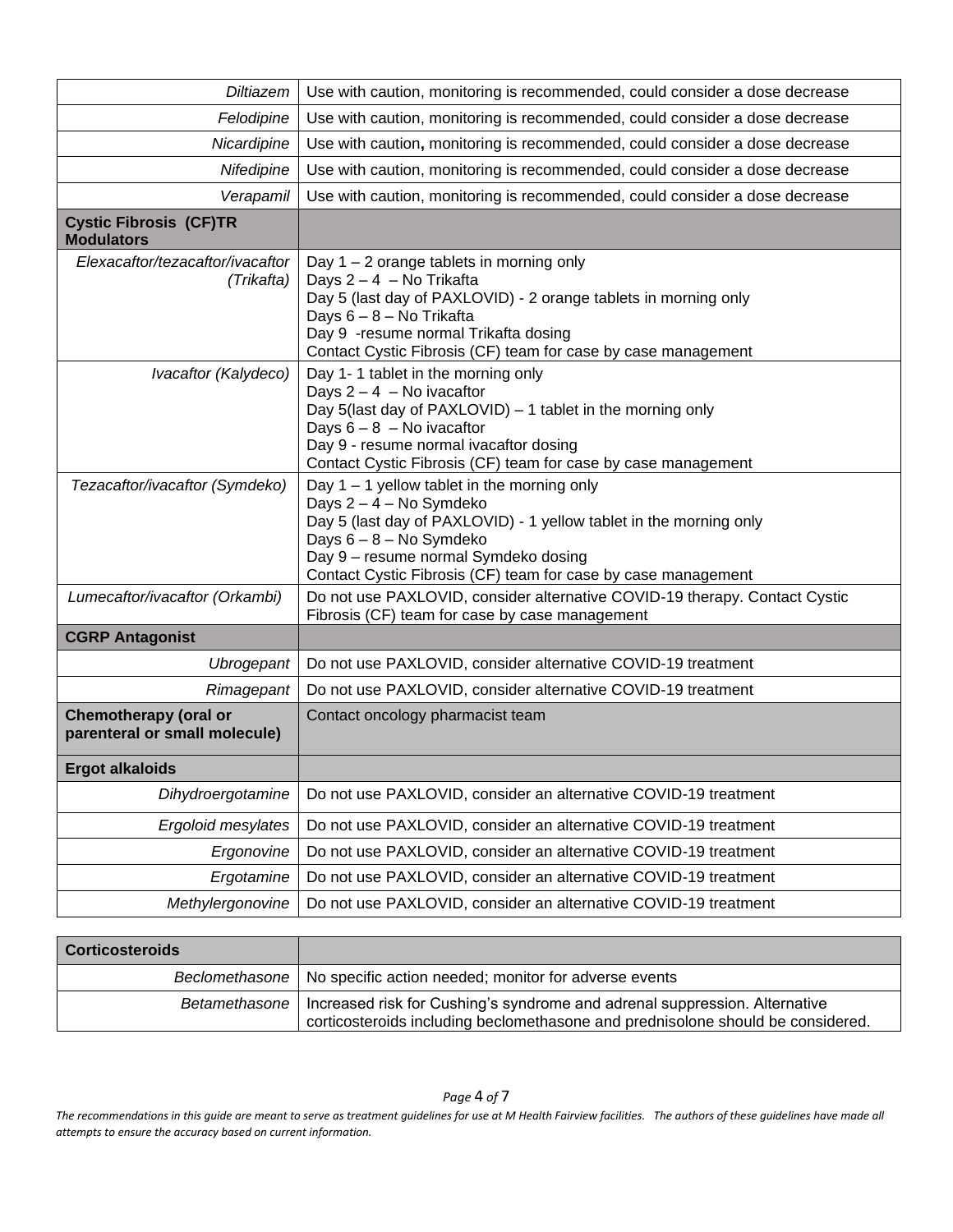| <b>Budesonide</b>                  | Increased risk for Cushing's syndrome and adrenal suppression. Alternative<br>corticosteroids including beclomethasone and prednisolone should be considered.                                                                    |
|------------------------------------|----------------------------------------------------------------------------------------------------------------------------------------------------------------------------------------------------------------------------------|
| Ciclesonide                        | Increased risk for Cushing's syndrome and adrenal suppression. Alternative<br>corticosteroids including beclomethasone and prednisolone should be considered.                                                                    |
| Dexamethasone                      | Increased risk for Cushing's syndrome and adrenal suppression. Alternative<br>corticosteroids including beclomethasone and prednisolone should be considered.                                                                    |
| Fluticasone                        | Increased risk for Cushing's syndrome and adrenal suppression. Alternative<br>corticosteroids including beclomethasone and prednisolone should be considered.                                                                    |
| Mometasone                         | Increased risk for Cushing's syndrome and adrenal suppression. Alternative<br>corticosteroids including beclomethasone and prednisolone should be considered.                                                                    |
| Methylprednisolone                 | Increased risk for Cushing's syndrome and adrenal suppression. Alternative<br>corticosteroids including beclomethasone and prednisolone should be considered.                                                                    |
| Prednisone                         | Increased risk for Cushing's syndrome and adrenal suppression. Alternative<br>corticosteroids including beclomethasone and prednisolone should be considered.                                                                    |
| Triamcinolone                      | Increased risk for Cushing's syndrome and adrenal suppression. Alternative<br>corticosteroids including beclomethasone and prednisolone should be considered.                                                                    |
| mTOR inhibitors                    |                                                                                                                                                                                                                                  |
| Everolimus                         | Preferentially administer sotrovimab.                                                                                                                                                                                            |
|                                    | Do not use PAXLOVID. No alternate dosing schedule available at this time.                                                                                                                                                        |
| <b>Sirolimus</b>                   | Preferentially administer sotrovimab.<br>Do not use PAXLOVID. No alternate dosing schedule available at this time.                                                                                                               |
| <b>Opioids</b>                     |                                                                                                                                                                                                                                  |
| Codeine                            | May increase concentrations of codeine. Reduce codeine dose by 50% while on<br>PAXLOVID, monitor carefully for signs of opioid overdose                                                                                          |
| Fentanyl                           | Do not use PAXLOVID, consider alternative COVID-19 therapy or hold medication if<br>appropriate                                                                                                                                  |
| Hydrocodone                        | May increase concentrations of hydrocodone. Reduce hydrocodone dose by 50%<br>while on PAXLOVID, monitor carefully for signs of opioid overdose                                                                                  |
| Meperidine                         | Do not use PAXLOVID, consider alternative COVID-19 therapy or hold medication if<br>appropriate                                                                                                                                  |
| Methadone                          | Do not use PAXLOVID, consider alternative COVID-19 therapy or hold medication if<br>appropriate                                                                                                                                  |
| Morphine                           | May increase concentrations of morphine. Reduce morphine dose by 50% while on<br>PAXLOVID, monitor carefully for signs of opioid overdose. If on a controlled release<br>medication will need a new prescription for lower dose. |
| Oxycodone                          | May increase concentrations of oxycodone. Reduce oxycodone dose by 75%,<br>monitor carefully for signs of opioid overdose. If on a controlled release medication<br>will need a new prescription for lower dose.                 |
| <b>Potassium-sparing diuretics</b> |                                                                                                                                                                                                                                  |
| Eplerenone                         | Do not use PAXLOVID, consider alternative COVID-19 therapy or hold medication if<br>appropriate                                                                                                                                  |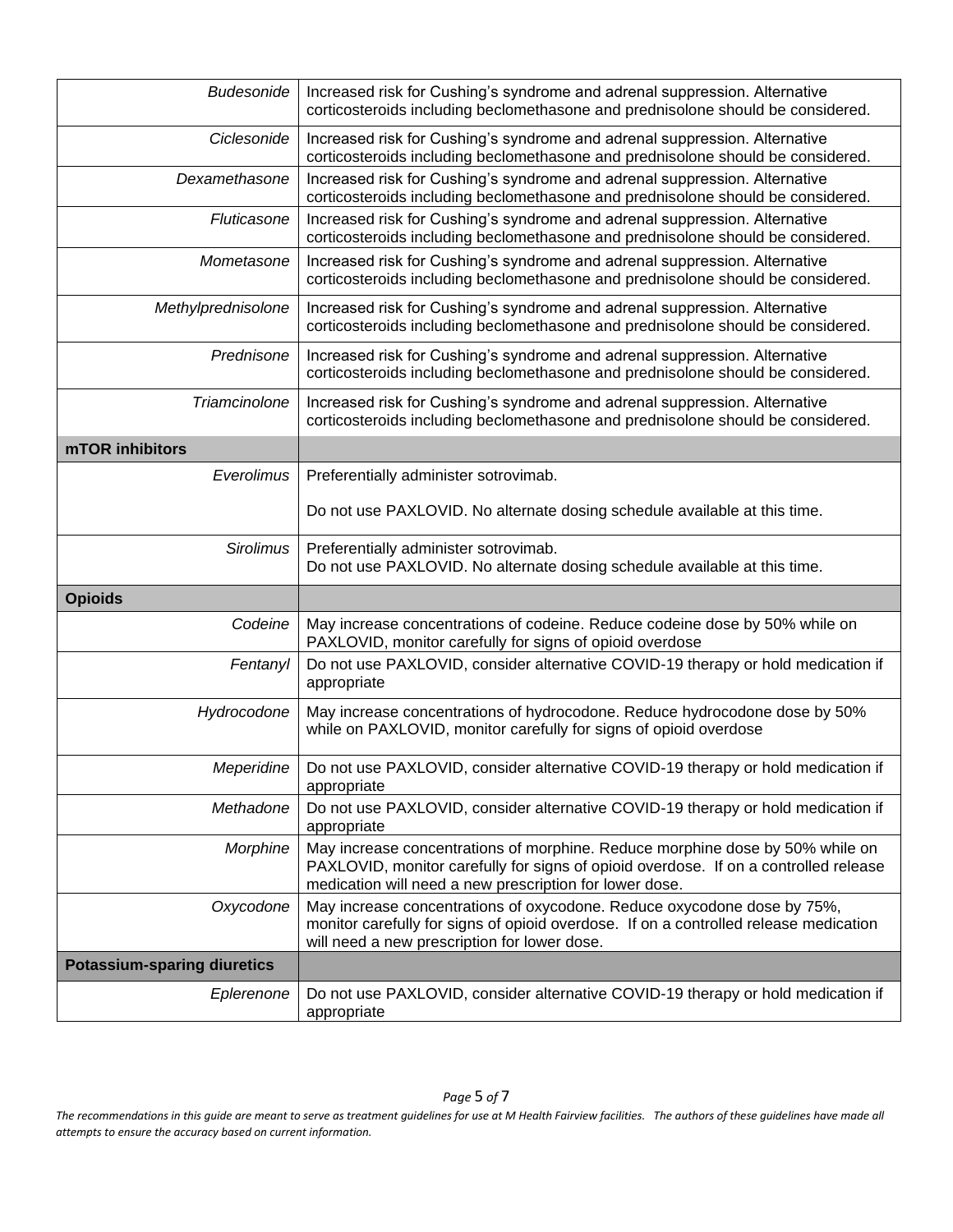| Finerenone             | Do not use PAXLOVID, consider alternative COVID-19 therapy or hold medication if<br>appropriate                                                                                                                                                      |
|------------------------|------------------------------------------------------------------------------------------------------------------------------------------------------------------------------------------------------------------------------------------------------|
| P2Y12 antagonists      |                                                                                                                                                                                                                                                      |
| Clopidogrel            | Potential for reduced effect of clopidogrel. Avoid PAXLOVID, consider an alternative<br>COVID-19 treatment or transition to prasugrel in patients at high risk of thrombosis.                                                                        |
| Ticagrelor             | Do not use PAXLOVID, consider an alternative COVID-19 treatment or consider<br>transitioning to prasugrel                                                                                                                                            |
| Prasugrel              | Decision to continue prasugrel should be based on risk benefit decision.                                                                                                                                                                             |
| <b>PDE5</b> inhibitors |                                                                                                                                                                                                                                                      |
| Avanafil               | Hold avanafil                                                                                                                                                                                                                                        |
| Sildenafil             | Erectile dysfunction, Raynaud phenomenon: hold sildenafil<br>Pulmonary hypertension, pulmonary edema: do not use PAXLOVID, consider an<br>alternative COVID-19 treatment                                                                             |
| Tadalafil              | BPH, erectile dysfunction, Raynaud phenomenon: hold tadalafil<br>Pulmonary hypertension: do not use PAXLOVID, consider an alternative<br>COVID-19 treatment                                                                                          |
| Vardenafil             | Erectile dysfunction, Raynaud phenomenon: hold vardenafil<br>Pulmonary hypertension: do not use PAXLOVID, consider an alternative<br>COVID-19 treatment                                                                                              |
| <b>Statins</b>         |                                                                                                                                                                                                                                                      |
| Atorvastatin           | Hold atorvastatin                                                                                                                                                                                                                                    |
| Lovastatin             | Hold lovastatin, discontinue at least 12 hours prior to PAXLOVID                                                                                                                                                                                     |
| Rosuvastatin           | Hold rosuvastatin                                                                                                                                                                                                                                    |
| Simvastatin            | Hold simvastatin, discontinue at least 12 hours prior to PAXLOVID                                                                                                                                                                                    |
| <b>Triptans</b>        |                                                                                                                                                                                                                                                      |
| Eletriptan             | Hold eletriptan                                                                                                                                                                                                                                      |
| Zolmitriptan           | Hold zolmitriptan                                                                                                                                                                                                                                    |
| <b>Miscellaneous</b>   |                                                                                                                                                                                                                                                      |
| Apalutamide            | Do not use PAXLOVID, consider an alternative COVID-19 treatment                                                                                                                                                                                      |
| <b>Bosentan</b>        | Do not use PAXLOVID, consider an alternative COVID-19 treatment or discontinue<br>use of bosentan at least 36 hours prior to starting PAXLOVID                                                                                                       |
| <b>Bupropion</b>       | PAXLOVID can decrease the efficacy of Bupropion, monitor for an adequate clinical<br>response to bupropion.                                                                                                                                          |
| <b>Buspirone</b>       | Reduce buspirone dose by 50%                                                                                                                                                                                                                         |
| Cilostazol             | Consider therapy modification, could reduce cilostazol dose to 50mg twice daily                                                                                                                                                                      |
| Colchicine             | Use with caution due to risk of increased colchicine concentrations, consider dose<br>reduction or holding colchicine. Do not use PAXLOVID, consider an alternative<br>COVID-19 treatment with colchicine in those with renal or hepatic impairment. |
| Digoxin                | Use with caution due to risk of increased digoxin concentrations. Reduce the digoxin<br>dose by approximately 30 - 50% or reduce the dosing frequency. Therapeutic<br>monitoring of serum digoxin levels is recommended.                             |

*The recommendations in this guide are meant to serve as treatment guidelines for use at M Health Fairview facilities. The authors of these guidelines have made all attempts to ensure the accuracy based on current information.*